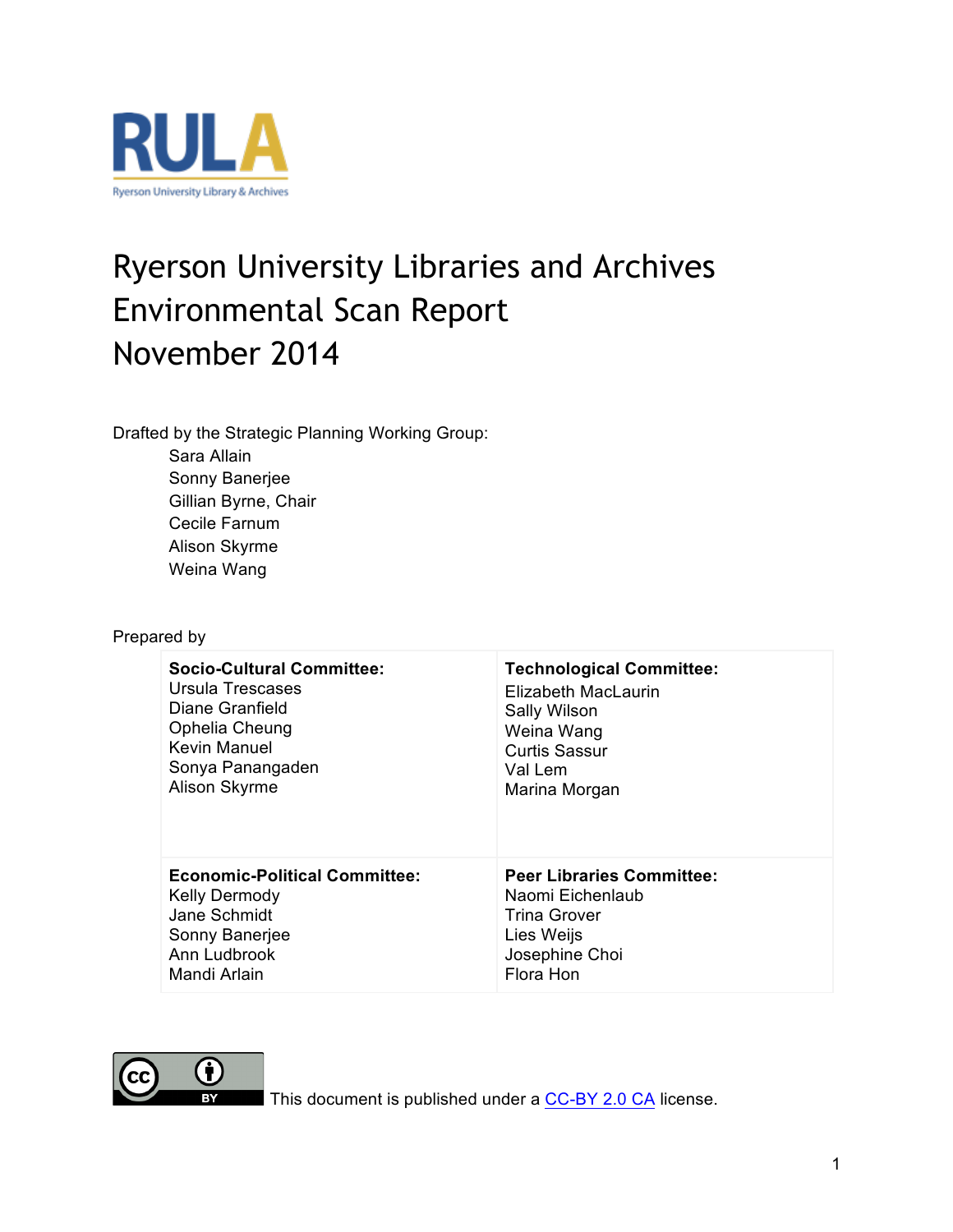### **Table of Contents**

| 3 |
|---|
|   |
|   |
|   |
|   |
|   |
|   |
|   |
|   |
|   |
|   |
|   |
|   |
|   |
|   |
|   |
|   |
|   |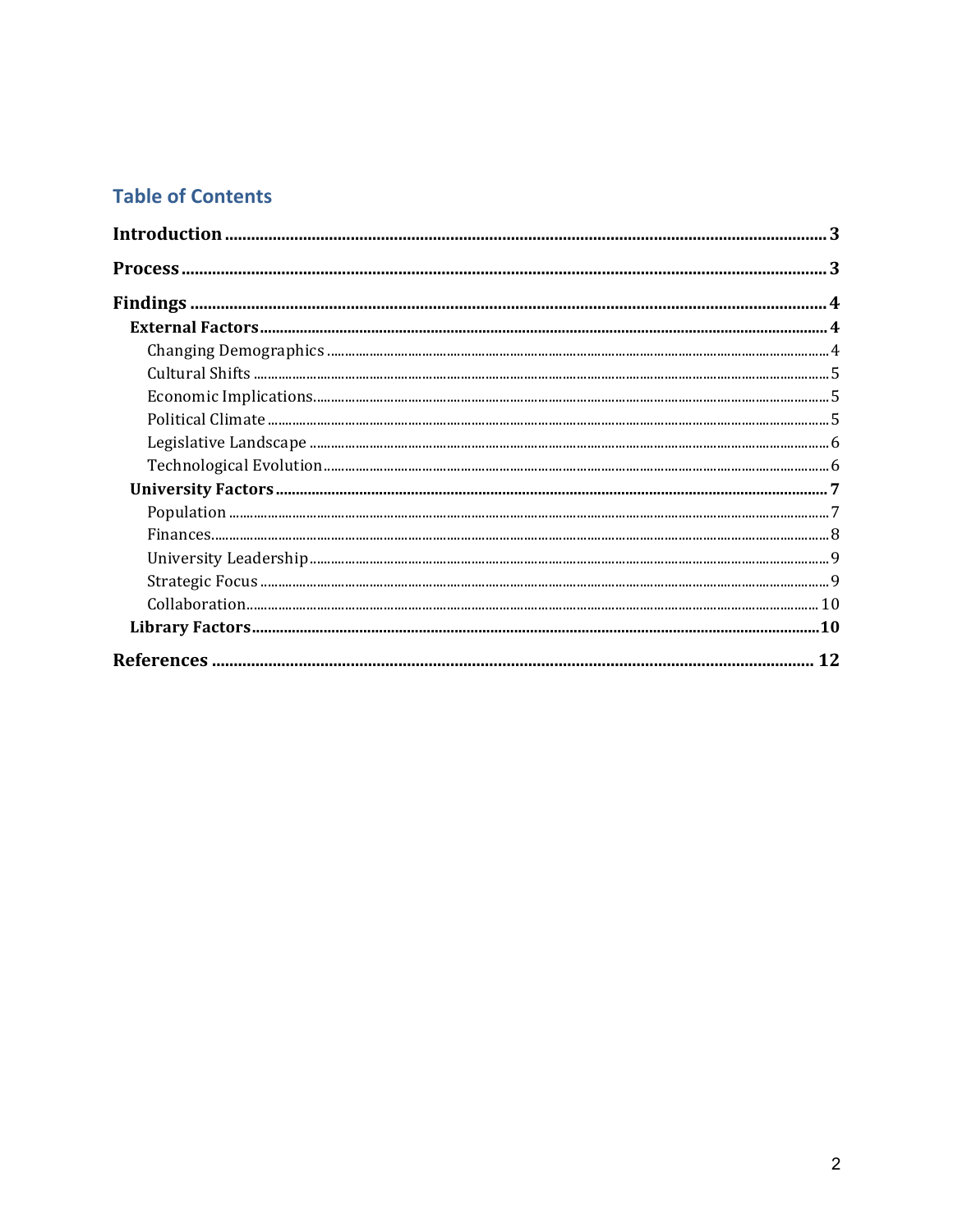# Introduction

In summer 2014, Ryerson University Library and Archives (RULA), embarked on an environmental scan to inform its strategic planning process. The Strategic Planning Working Group (SPWG) adapted the collaborative approach taken by the University of British Columbia Okanagan Campus Library, in which committees made up of librarians and library technicians explored various environmental factors, based loosely on the STEP (PEST) framework. The factors examined at RULA were:

Social-Cultural Factors Technological Factors Economic-Political Factors Peer Libraries Factors

Examining peer groups is not a traditional component of the STEP framework, but the SPWG felt it was an important element to cover, so the political and economic factors were merged to create the peer libraries factor. This factor was an exploration of RULA's standing against several key Ontario library peers.

## Process

Each of the four factors was assigned to a committee for investigation. The Committees looked at the areas with the following lenses:

- External environment (outside of Ryerson, with a focus on the Ontario/Canadian context)
- Internal environment (Ryerson University)
- Internal environment (RULA)

Each Committee was asked to determine approximately five factors and for each, documenting the evidence to support the factor and theorizing on its potential impact on RULA over the next 3-5 years. Finally, each committee submitted a report to the SPWG, which was posted to the Library Intranet for internal library access. The final environmental scan document was developed from these reports.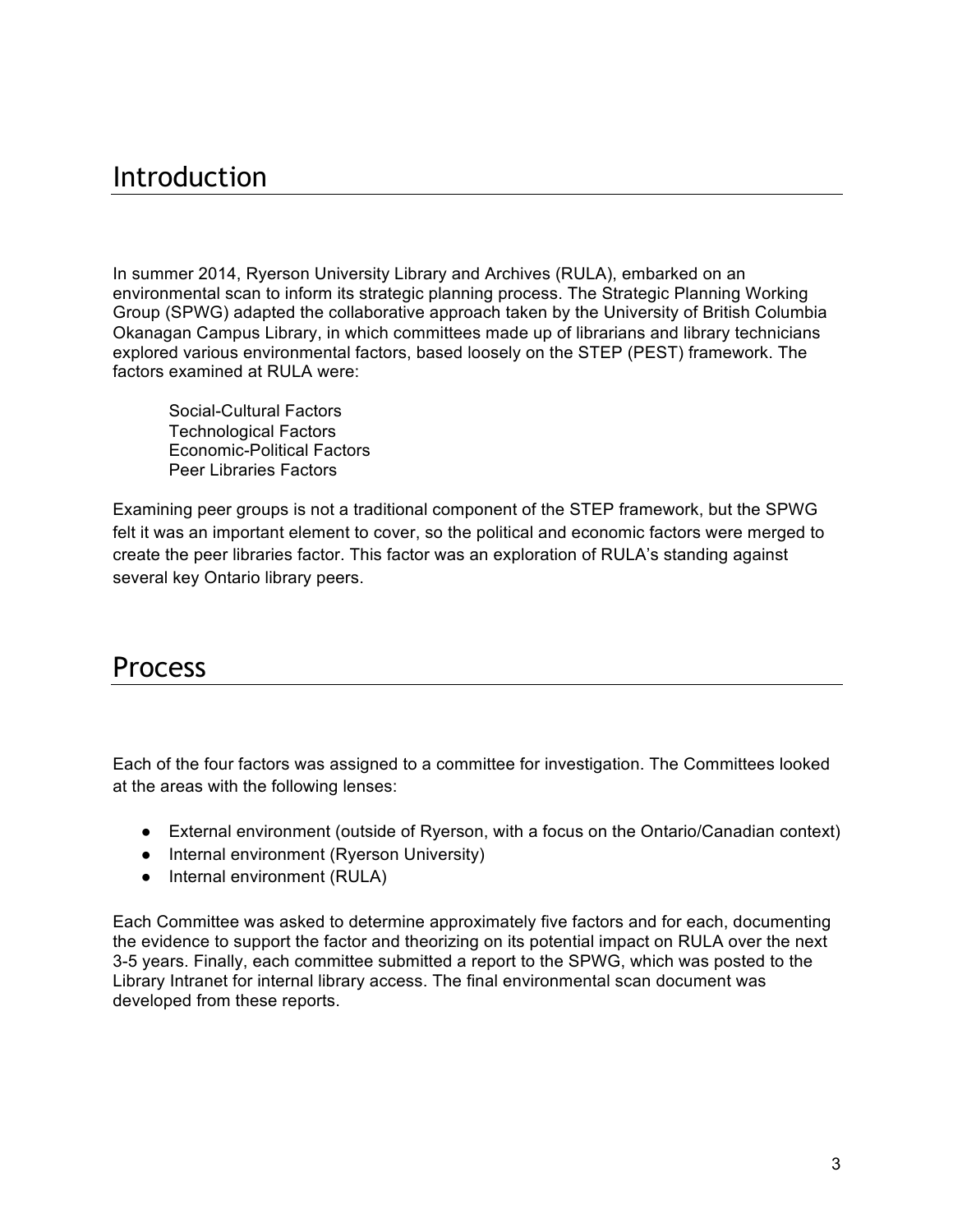# Findings

### **External Factors**

#### *Changing Demographics*

**Ontario's population is growing**. Based on projections to 2038, the population will continue to grow. The majority of that growth is projected to come from immigration. (Statistics Canada, 2014)

**Toronto is the primary destination for international students**, accounting for 27% of all international students in Canada in 2012. Entry of international students to Toronto increased 40% between 2009-2013. (Citizenship and Immigration Canada, 2014) Ryerson's enrolment reflects this diversity, with over 700 international students enrolled in 2013. (University Planning Office, 2013)



Table 1. Country of Origin for Students at Ryerson (2012)

#### **Net migration is projected to account for the majority of population growth in the**

**province**. In Toronto, the population with a visible minority status is expected to increase from 1% to 4% between 2012-2017, and official language as mother tongue is expected to decrease about 3% between 2012-2017. (Environics Analytics, 2014)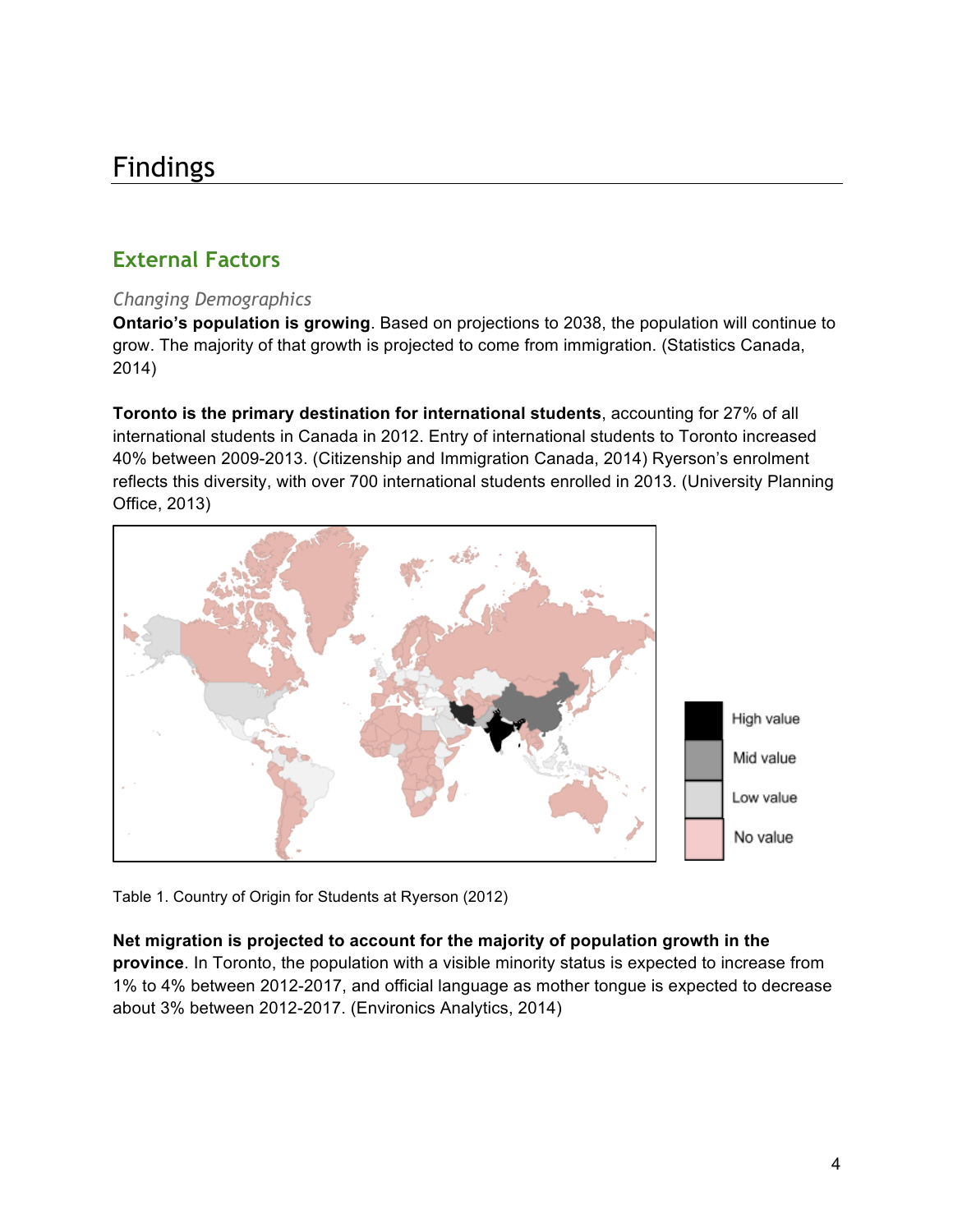#### *Cultural Shifts*

**Millennials (those born since 1980), make up the largest percentage of students entering university.** The mean age of undergraduates at Ryerson is 22 years old, meaning that many students now attending Ryerson fit this demographic. (Stanton, 2014) Various studies have shown that Millennials place a high premium on online materials. Research into the learning styles of Millennials is still in its infancy, however, and the assumption that Millennials have the innate ability to use technology is tantamount to assuming older generations have a natural understanding of card catalogues and indexes because they can read.

**A movement toward "Open Everything"**, encompassing software, textbooks, syllabi, journals, and more, is being driven by technological, economic and social factors. Open Access unrestricted free access to peer-reviewed scholarly research - has changed the way that researchers, publishers, and libraries think about the traditional scholarly journal. Open Source Software (OSS), meaning collaboratively developed software programs whose source code is made available to users, has become more sophisticated and now competes with the functionality offered by proprietary software models. This has led to OSS solutions becoming increasingly viable software options for the library sector.

#### *Economic Implications*

**In 2013, the Ontario provincial government announced a cap on tuition hikes** of 3 per cent on average over the next four years, down from 5%. (Ontario Ministry of Training, Colleges, and Universities, 2013) As Ontario universities have the lowest per-student grants in Canada, this represents a significant challenge. The current government has also indicated that there are no plans to increase overall funding, but instead will provide targeted funding for specific projects such as deferred maintenance.

**There is evidence of a sharp decrease in federal funding**, largely tied to research. The Tri-Agencies (SSHRC, CIHR, NSERC) will receive a total of \$37 million in new funds from 2014- 2015 onward; however, this is after several years of cuts to the agencies. In real dollars, since 2009, CIHR's budget has dropped by 6.4%, NSERC's by 5.7%, and SSHRC's by 6.8%. (Higher Education Strategy Associates, 2014)

**The Canadian dollar will continue to be a challenge,** as it is expected to hold at around, or even below, 90 cents to the US dollar through 2015. (Babad, 2014)

#### *Political Climate*

**In 2013, the provincial government released Ontario's Differentiation Policy Framework for Postsecondary Education. (Government of Ontario, 2013)** Funding for institutions is now based on the Strategic Mandate Agreement (SMA) that each institution strikes with the government. As part of the process, post-secondary institutions identify their strengths and then select key programs for expansion. Ryerson's priorities, as outlined by the university's SMA submission, (Office of the President, Ryerson University, 2012) are Economic Innovation, Educational Innovation and Community Institutional Innovation. The differentiation framework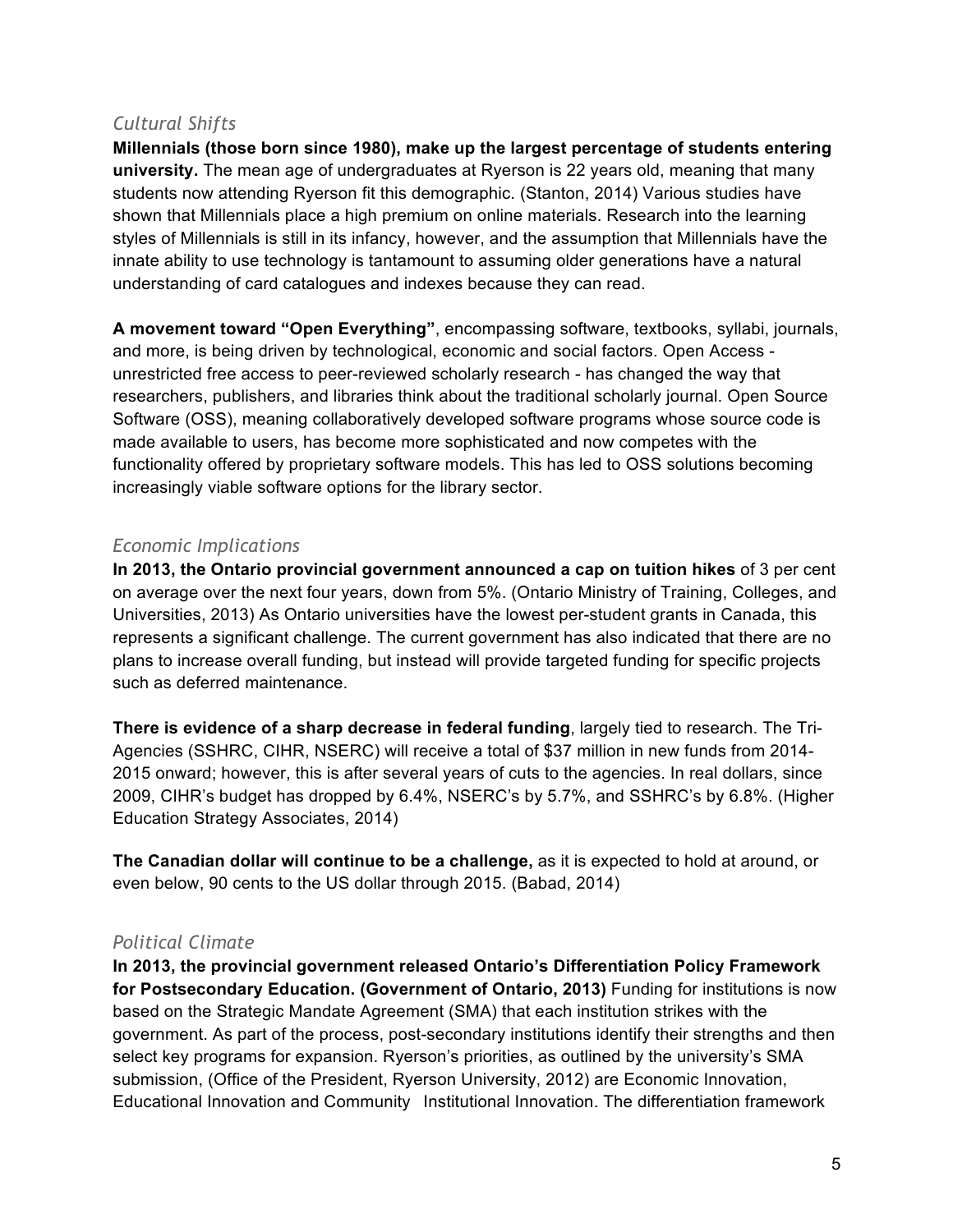also lays the groundwork for increased collaboration between post-secondary institutions to allow for transfer of credits, as well as establishing an e-learning framework and developing quality assurance guidelines for teaching and learning outcomes.

**The federal government has placed an emphasis on the results of publicly funded research being publicly accessible.** The *Draft Tri-Agency Open Access Policy* proposes that all publications arising in Tri-Agency funded research either be published in open access publications (gold/hybrid OA), or that final peer-reviewed full-text manuscript be deposited in an institutional/subject repository (green OA). (Canadian Institutes of Health Research, Natural Sciences and Engineering Research Council of Canada, & Social Sciences and Humanities Research Council of Canada, 2014) The same policy recommends that CIHR funded research projects be required to retain original datasets for 5 years and deposit them in a publicly accessible location.

#### *Legislative Landscape*

**The Ontario government enacted the Accessibility for Ontarians with Disabilities Act (AODA) in 2005.** Under AODA, the library is required to make institutional information accessible to people with disabilities, as well as making accessible versions of library resources available upon request. Full compliance is required by January 1st, 2021, although Ryerson plans to meet, exceed and lead in this initiative. Library-led initiatives provide further guidance for achieving AODA compliance. A report commissioned in March 2013 looks holistically at what post-secondary education libraries should be considering as they move towards AODA compliance. (AODA Research Panel, Heads of Libraries and Learning Resources, Colleges Ontario, 2013) The Accessibility Information Toolkit for Librarians provides practical guidelines, a checklist, procedures, and best practices for existing models that will help us achieve compliance, while also referencing legal requirements as necessary. (Scholars Portal, 2014)

#### **The shifting landscape around Copyright remains a major issue for Canadian libraries.**

The introduction in 2012 of Bill C-11, the Copyright Modernization Act, broadened the scope of the fair dealing exception to include education in addition to research, private study, criticism and review. (Government of Canada, 2012) Further Supreme Court decisions also contained broad ramifications for universities, including a decision concluding that copies made by a teacher for their students may fall within the scope of fair dealing. As a result, many post secondary institutions have opted out of the Access Copyright Agreement, instead relying on Fair Dealing Guidelines and transactional licenses. The environment is still unsettled: York University faces a legal battle with Access Copyright over transactional licensing; the Copyright Board still must rule ruling on a mandatory tariff being granted to Access Copyright; and additional Copyright Act updates may to come into effect in 2017.

#### *Technological Evolution*

**Recent developments in pedagogy have emphasized experiential learning and learning by doing.** For example, makerspaces are open community places where members with common interests gather to share resources and knowledge and to build things using communal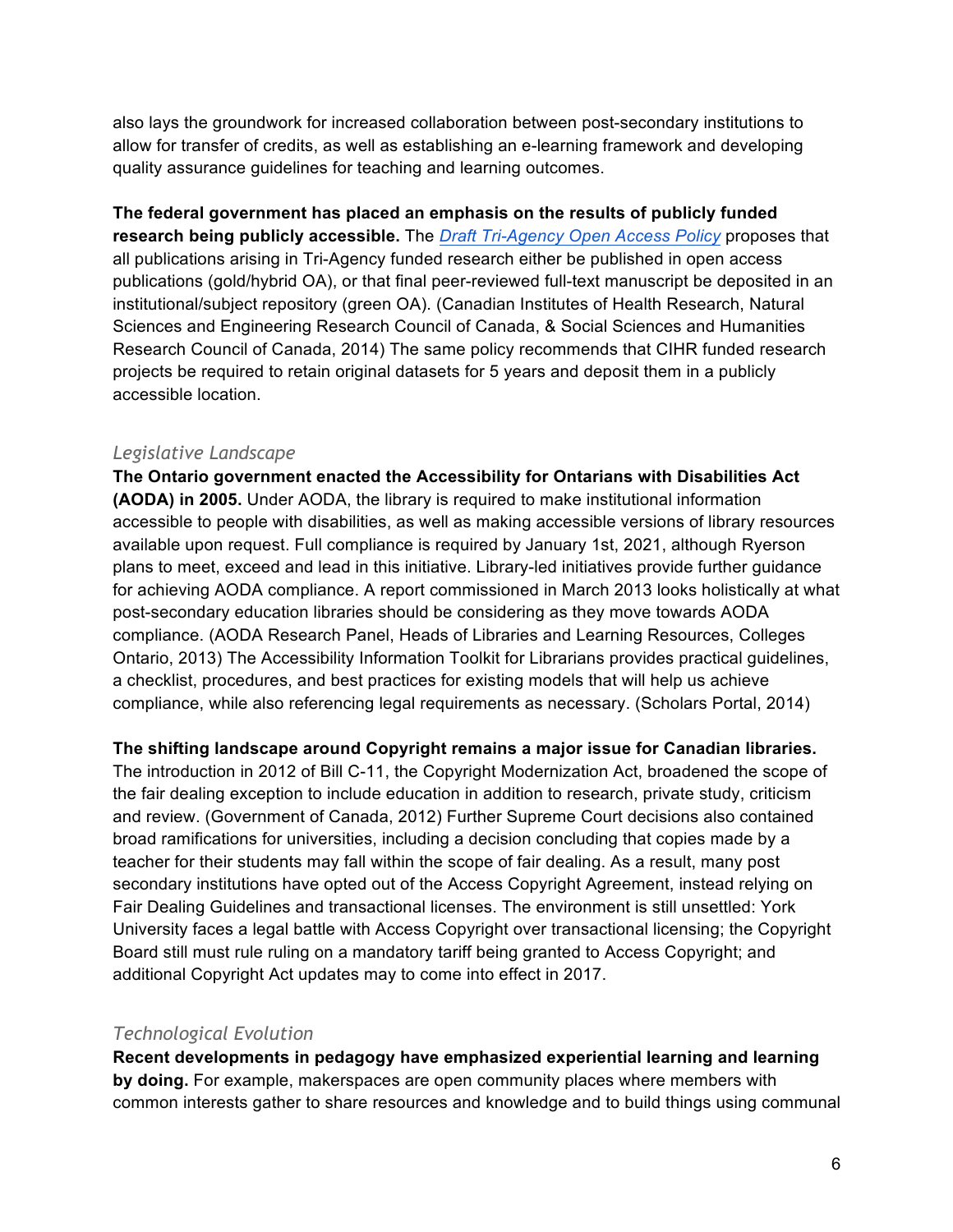resources, such as 3D printers. In academic libraries, makerspaces are places that contain materials, tools, and technologies to allow for hands-on exploration and participatory learning.

**The Internet of Things emphasizes the interconnectivity between people and objects**, creating a network of billions of uniquely identified embeddable computing devices. With a sensor or built in Internet connectivity, any physical object can become a part of the IoT and transmit real-time data to the world. By 2020, there will be 26 billion devices on the Internet of Things. (Gartner, 2013)

**Cloud computing** is defined as the practice of using a network of remote servers hosted on the Internet to store, manage, and process data, rather than a local server or a personal computer. This can operate in a public, private, or hybrid environment. Cloud storage is seen a vital component to the growth of research data and big data.

### **University Factors**

#### *Population*

**Ryerson is displaying tremendous growth in almost all areas.** The number of international students has almost tripled between 2009 and 2014. The number of graduate students continues to increase. Between 2009/10 (2,120) and 2013/14 (2,358) graduate enrolments increased by 11.2%. Enrolments for 50+programs have increased and are expected to continue to increase. (Ryerson University Planning Office, 2013)



Table 2. Total enrolment 2008-2013 (fall semester)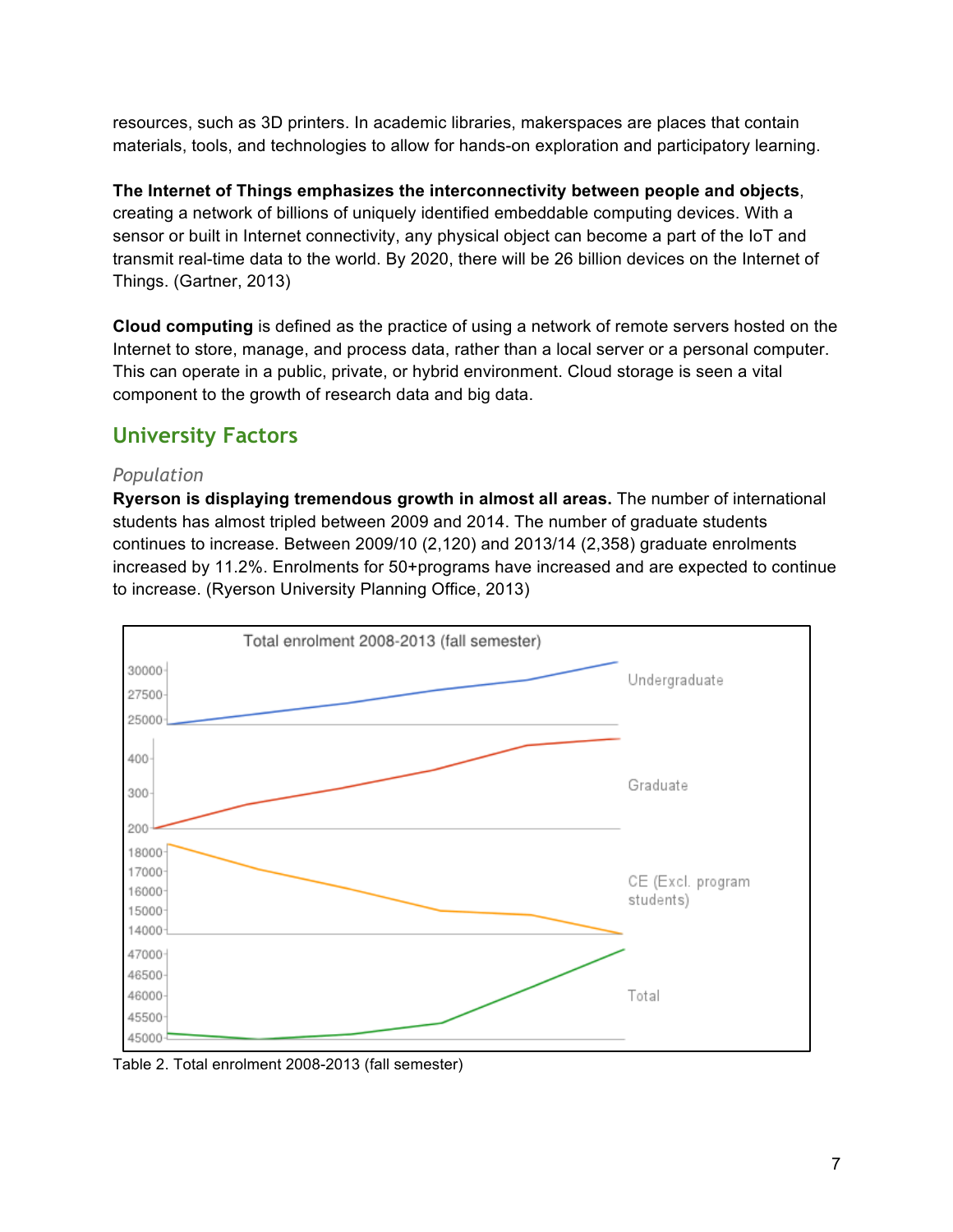**Ryerson is a commuter campus.** Although the majority of Ryerson's students come from the GTA, up to 77% of students commute to campus. (Ryerson University, 2014)

**Ryerson population reflects the diversity of the GTA.** Visible minorities increased from 30% in 2000 to 55% in 2012. The number of female students has increased since 2000. The ratio of male/female students in 2012 was 33.4% and 66.2% (highest concentration in part-time enrolments). The number of students having one or more children has almost doubled between 2000-2012, with the majority registered as part-time students. (Ryerson University Planning Office, 2013)

#### *Finances*

**In general, Ryerson's Financial Health Indicators are positive.** In the past 3 years, it has recorded a surplus in the Annual Operating Fund and it's long-term debt per FFTE Student and total liability share remain well below the system average. However, Ryerson units, including the library, have faced cuts since 2009/10.

**Despite an influx of funding the past fiscal year, Ryerson Library remains very low** among its peer group in key funding metrics. Ryerson ranks last among Ontario peers in library material expenditures as a percentage of university general expenditures, and low in other key metrics. Table 3 shows Ryerson's ranking compared against six Ontario libraries in our peer group.

| <b>Peer Library</b> | Ranking: ratio of<br>students to<br>library<br><i><b>personnel</b></i> | <b>Ranking: ratio of</b><br>students to library as % of university<br>expenditures | <b>Ranking: library</b><br>material expenditures expenditures as % of<br>general expenditures | <b>Ranking: total library</b><br><b>University general</b><br>expenditures ranking |
|---------------------|------------------------------------------------------------------------|------------------------------------------------------------------------------------|-----------------------------------------------------------------------------------------------|------------------------------------------------------------------------------------|
| <b>Brock</b>        |                                                                        |                                                                                    | 5                                                                                             |                                                                                    |
| Carleton            |                                                                        |                                                                                    |                                                                                               |                                                                                    |
| Guelph              |                                                                        | 2                                                                                  |                                                                                               | 3                                                                                  |
| <b>Ryerson</b>      |                                                                        |                                                                                    | 6                                                                                             |                                                                                    |
| Waterloo*           |                                                                        |                                                                                    |                                                                                               | 5                                                                                  |
| Windsor             |                                                                        |                                                                                    | 2                                                                                             |                                                                                    |
| York                |                                                                        | 5                                                                                  |                                                                                               |                                                                                    |

Table 3. Ranking of peer libraries (Canadian Association of Research Libraries, 2012) \*Waterloo was used as a comparator in place of Wilfrid Laurier, which is not a CARL member

**Salaries continue to rise.** Both within the university and the library, the amount spent on salaries and benefits is growing. As salaries and benefits continue to rise, we must be cognizant of ensuring that the spread between library acquisitions and salaries does not grow exponentially (see Table 4). However, growth in salaries can also be seen as a sound investment, as increases to salaries and benefits are centrally supported once incorporated into the base budget.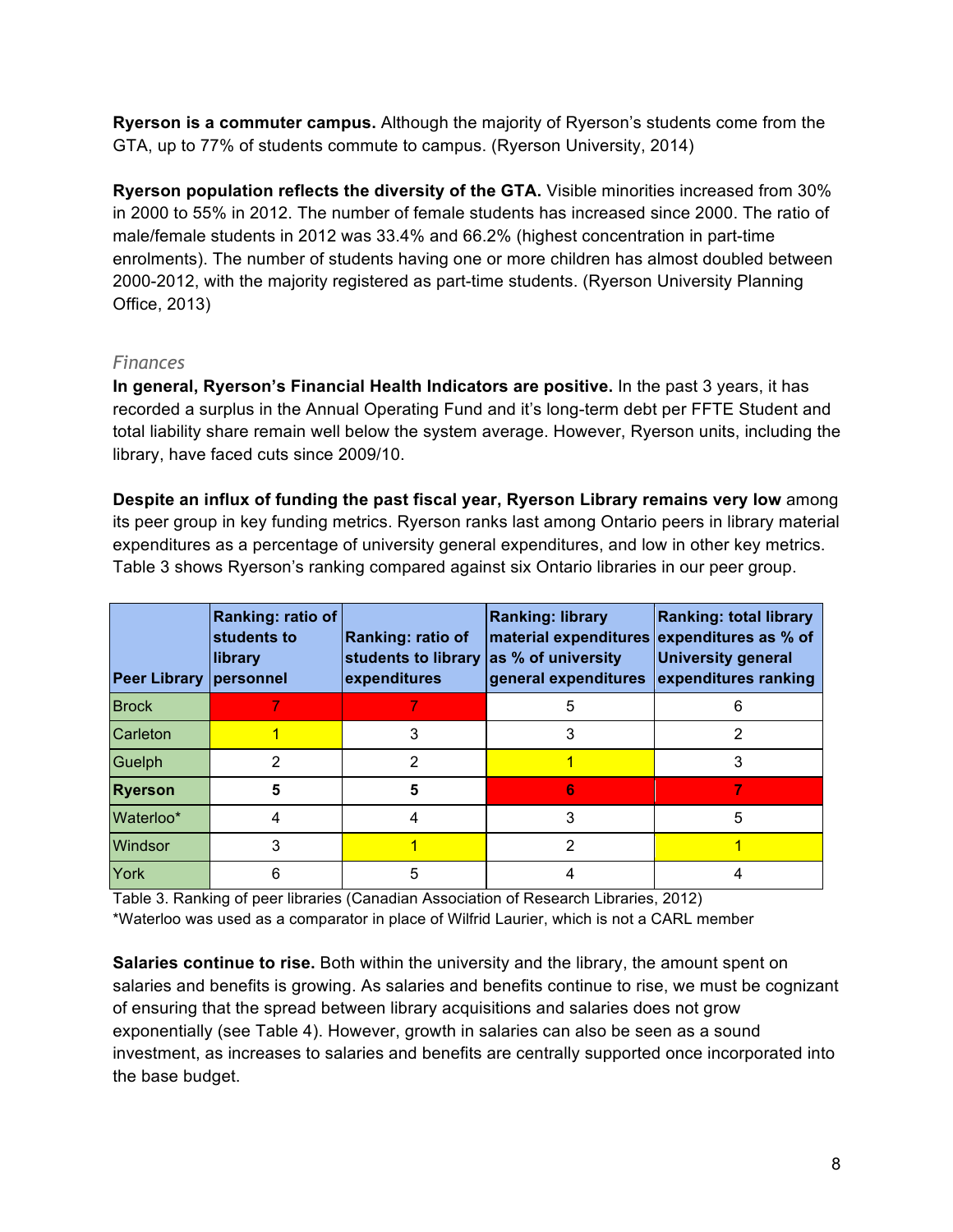



#### *University Leadership*

The leadership of Ryerson is in flux. Ryerson is currently search for a new President, who in turn will lead the search for a new Vice President, Administration and Finance. Outgoing President Sheldon Levy has left an indelible mark on Ryerson in many areas, focussing on city building, transparency and innovation. It is as yet unknown what strengths and areas of focus the new leadership will bring.

#### *Strategic Focus*

**Ryerson has been at the forefront of setting specific, differentiated goals for the University.** These include a focus on entrepreneurial and career readiness and innovation, with obvious success stories like the Digital Media Zone and new initiatives such as zone learning.

**Paired with this concentration on entrepreneurship and innovation is the desire to increase research funding by targeting specific areas for growth.** The recently released Academic Plan highlights strategic areas of funding that "will strengthen collaboration across the university and with partners on cross-disciplinary themes". (Office of the Provost and Vice President Academic, Ryerson University, 2014) The Library must be prepared to support research growth in these areas.

**Space demands continue to play a major role in Ryerson's growth.** The new Student Learning Centre, attached to the Library and in which the Library has taken a leading role in development, will both alleviate student study space pressures, and present many more opportunities for growth for the Library. The new Church Street development, scheduled to come on stream in 2018, will add 250 resident students to the Ryerson population. (Ryerson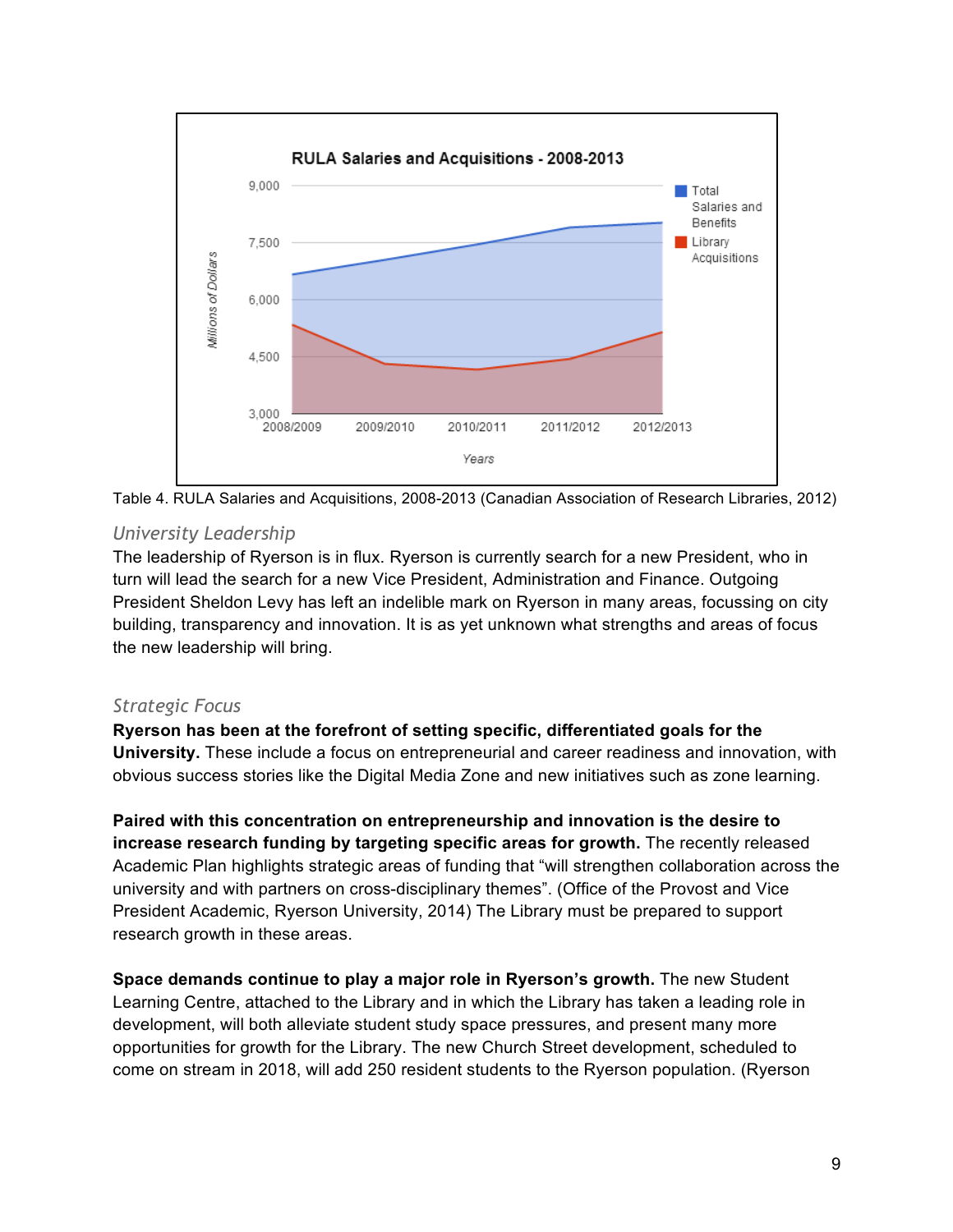University, 2014 October 22) As a neutral space on campus, this explosion in the population will have major impact on the Library's space and services.

#### *Collaboration*

**Ryerson has placed a high value on collaboration between academic units.** This is highlighted in the academic plan, where collaboration is mentioned as a key success factor under every priority. The library is already participating in this strategic goal through universitywide collaborative initiatives such as zone learning.

**The desire for collaboration extends beyond the university to government,** also keen on the idea of shared services and systems wherever economies of scale could result. An example of this is the call for learning modules through the MTCU Ontario Online initiative, which expressly promotes universities collaborating to produce learning modules that are available to all of Ontario. This may require a shift away from developing learning tools and modules within the institutional LMS and towards creating open, shared learning objects.

### **Library Factors**

**The Library is in a period of transition.** We need to adapt to the fact that there won't be a clean breaking point between preference for electronic vs. print, between open source and commercial software, between supporting new programs while sustaining existing ones. We must evaluate the best way to proceed in these cases, and be prepared to make hard choices about where to put our resources. Key to success in this environment is a flexible staffing cohort, succession planning, and solid policy creation.

**The Library infrastructure, both in terms of facilities and technology, must be shored up**. As is natural in a time of explosive growth, the Library has focussed on building the new; our previous strategic plan concentrated on Building our Success. We must continue to build, but we also need to consider how to sustain our successes. This includes ensuring our library technology is sustainable, well supported and developed, that our collection growth is strategic

and ongoing, and our existing space developed to ensure the needs of students.

**The Library's mandate is continually expanding into new areas**. This is illustrated in the breadth of collection that we need to maintain to support university programs, as well as into emerging areas such as research data management and scholarly communications. The Library's tradition of collaborating with internal partners such as Student Learning Support and the Learning and Teaching Office and the DMP, and on a consortial level, both provincially and nationally will be key to rising to these challenges.

**The Library must be prepared to demonstrate our value.** The current economic climate has created an environment where everyone is expected to do more with less and where areas within the university are competing for a dwindling pot of money. In this environment, the Library must continue to advocate for its unique value proposition. This includes providing metrics and rationales for our activities, advocacy on the part of staff with peers and administration, and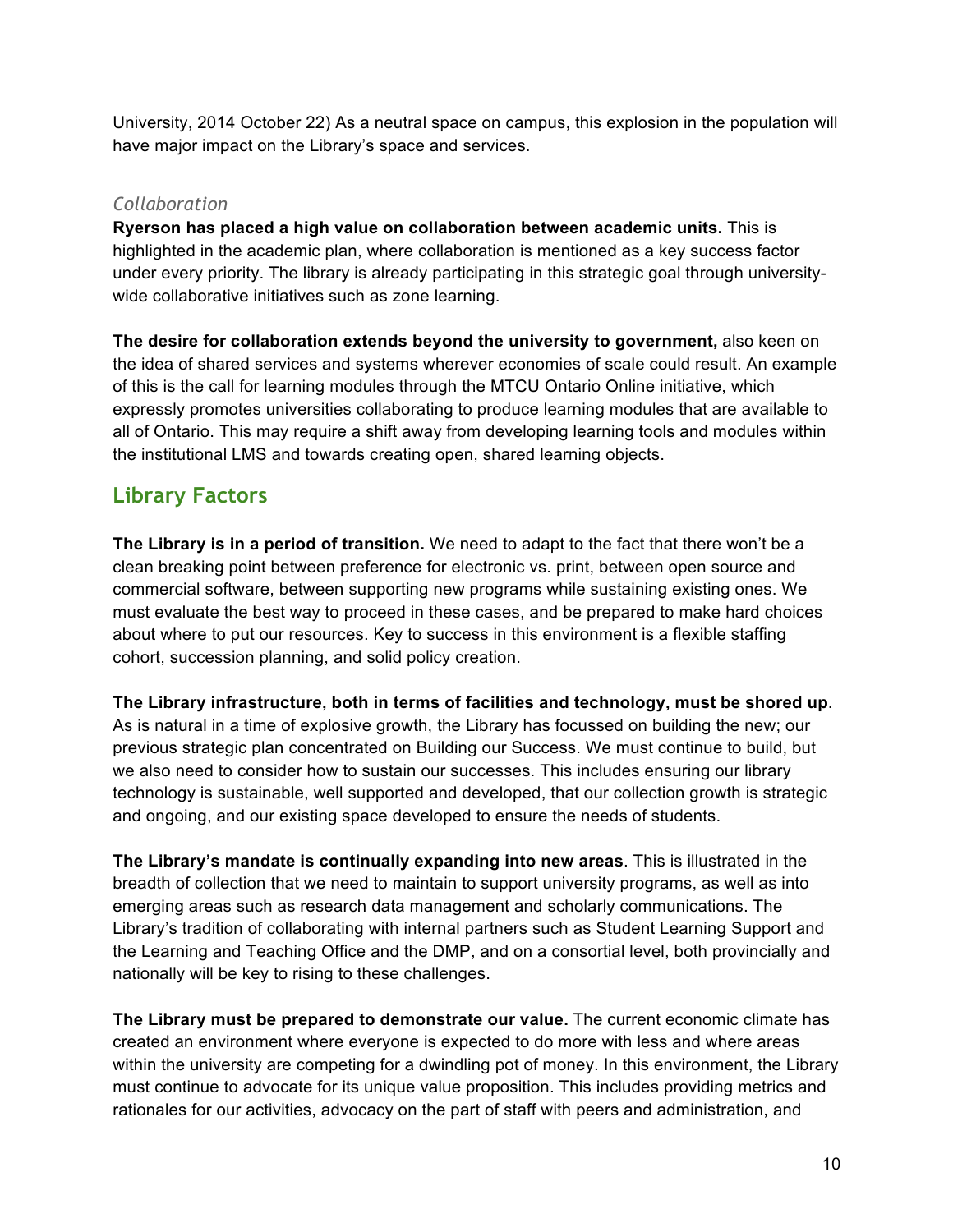tying our activities directly to the Academic Plan. While focusing on our achievements, we must ensure that we can illustrate our context among our peer universities. We consistently rank low in Maclean's Survey of Universities. (Macleans Magazine, 2014) To illustrate our ROI potential, we can concentrate on activities that will increase this ranking. Finally, we must not forget our intangible strengths, but instead make them obvious and transparent.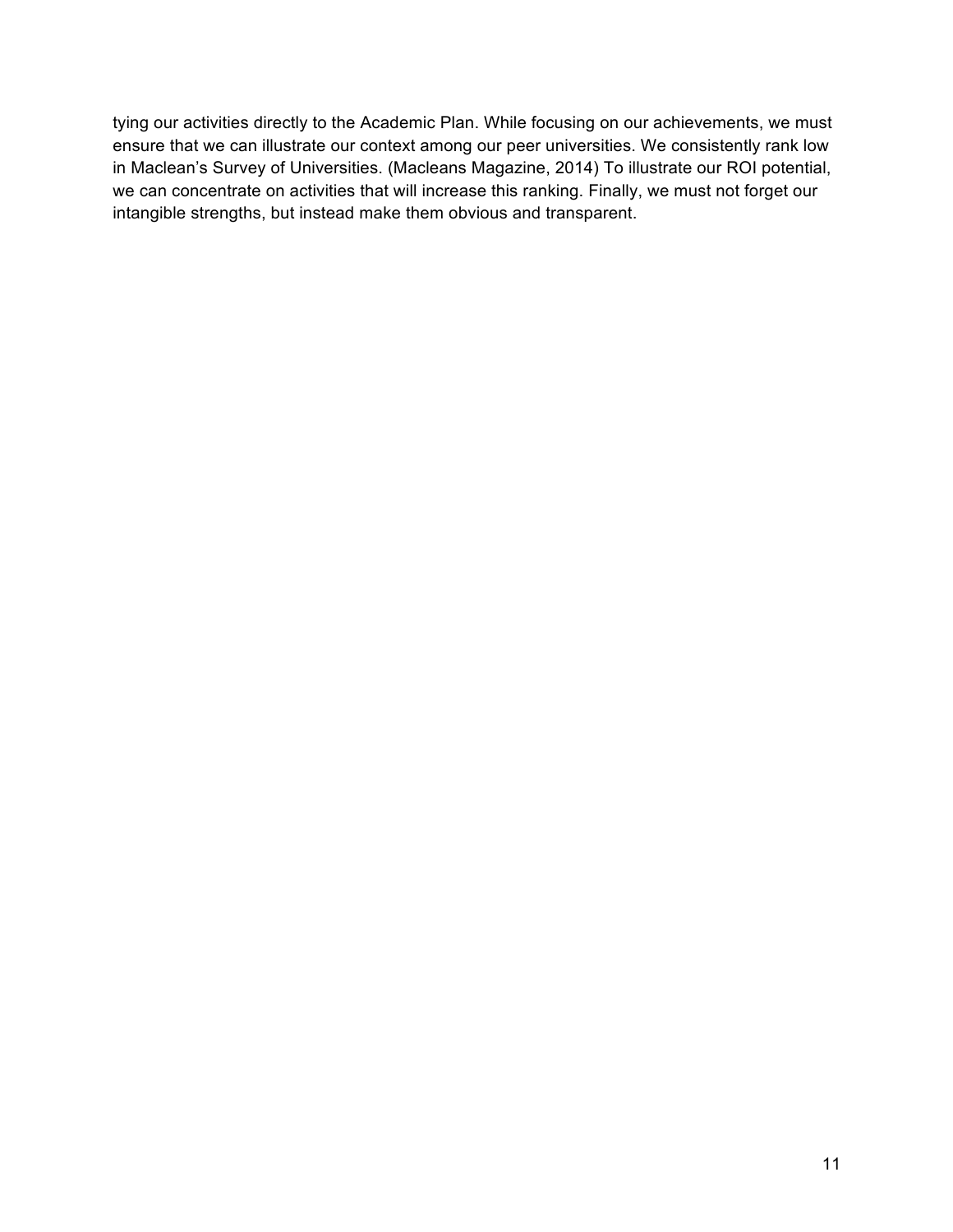# References

AODA Research Panel, Heads of Libraries and Learning Resources, Colleges Ontario. (2013). Accessible Library Services: Strategies for compliance with the Information and Communications Standards of the Accessibility for Ontarians with Disabilities Act.

Babad, M. (2014, March 28). Canadian dollar forecast to stick below 90¢ through end of next year. *The Globe & Mail*. Retrieved October 28, 2014, from http://www.theglobeandmail.com/report-on-business/top-businessstories/canadian-dollar-forecast-to-stick-below-90-through-end-of-nextyear/article17692021/

Canadian Association of Research Libraries. (2012). CARL Annual Statistics. Retrieved October 28, 2014, from http://www.carl-abrc.ca/en/researchlibraries/statistics-measures/carl-annual-statistics.html

Canadian Institutes of Health Research, Natural Sciences and Engineering Research Council of Canada, & Social Sciences and Humanities Research Council of Canada. (2014, April 28). Draft Tri-Agency Open Access Policy. Retrieved October 28, 2014, from http://www.nserc-crsng.gc.ca/NSERC-CRSNG/policies-politiques/Tri-OA-Policy-Politique-LA-Trois\_eng.asp

Citizenship and Immigration Canada. (2014, June 17). Preliminary tables – Permanent and temporary residents, 2013. Retrieved October 28, 2014, from http://www.cic.gc.ca/english/resources/statistics/facts2013-preliminary/07.asp

Environics Analytics. (2014). DemoStats: Estimates and Projections. Accessed via Simply Map Canada 3.0.

Gartner. (2013, December 12). Gartner Says the Internet of Things Installed Base Will Grow to 26 Billion Units By 2020. Retrieved October 29, 2014, from http://www.gartner.com/newsroom/id/2636073

Government of Canada. (2012, June 29). Copyright Modernization Act (S.C. 2012, c. 20). Retrieved October 28, 2014 from http://lawslois.justice.gc.ca/eng/annualstatutes/2012\_20/page-1.html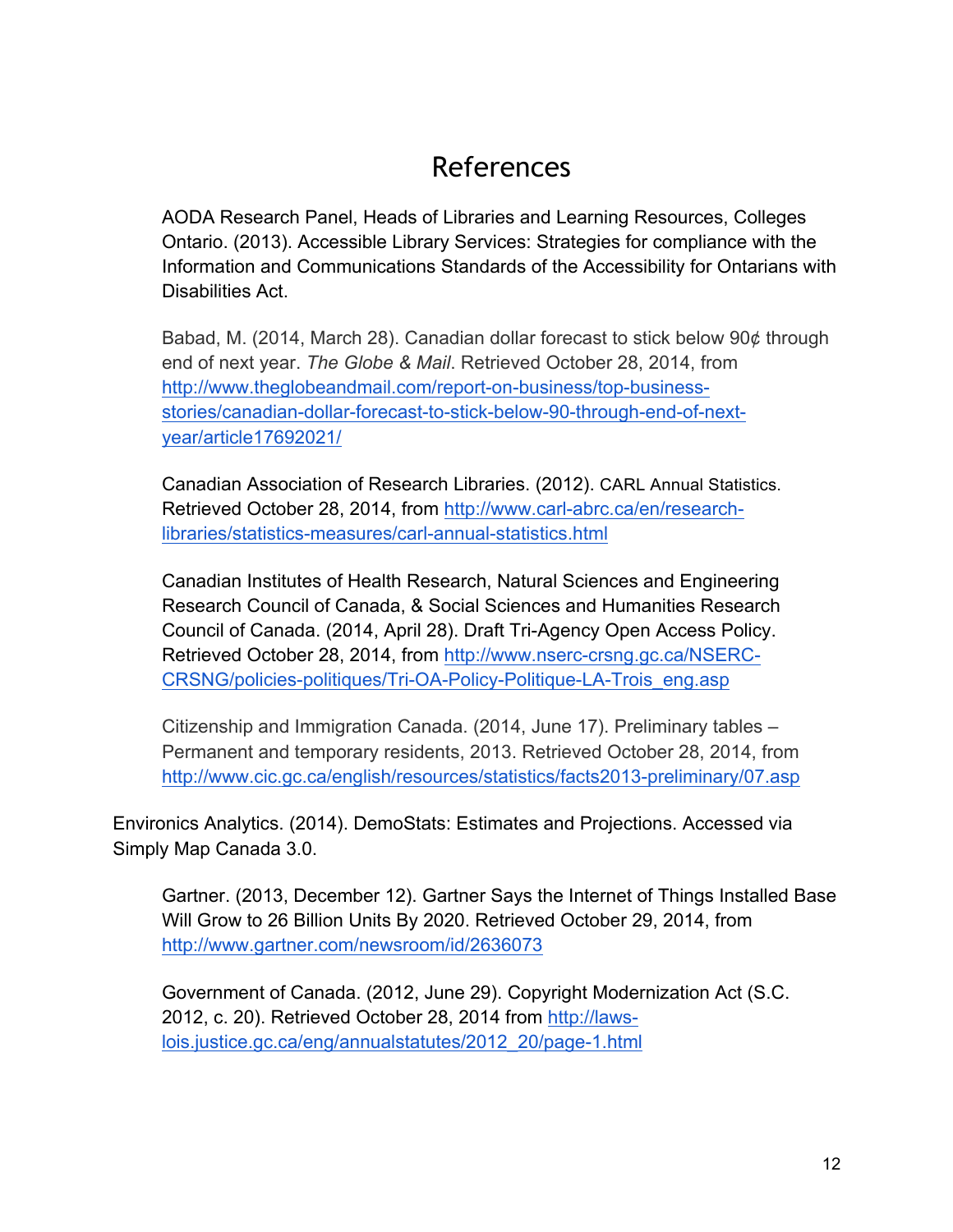Government of Ontario. (2013, November 1). Ontario's Differentiation Policy Framework for Postsecondary Education. Retrieved October 28, 2014, from http://www.tcu.gov.on.ca/pepg/publications/PolicyFramework\_PostSec.pdf

Higher Education Strategy Associates. (2014, February 1). The 2014 Federal Budget: A Higher Education Strategy Associates Commentary. Retrieved October 29, 2014, from http://higheredstrategy.com/wp-content/uploads/2014/02/2014- Budget-Commentary.pdf

Macleans Magazine. (2014, January 1). University Rankings. Retrieved October 30, 2014, from http://www.macleans.ca/education/unirankings/

Office of the President, Ryerson University. (2012, October 2). Strategic Mandate Agreement submission. Retrieved October 28, 2014, from http://www.ryerson.ca/about/president/sma\_submission.html

Office of the Provost and Vice President Academic, Ryerson University. (2014, June 1). Our Time to Lead: Academic Plan 2014 – 2019. Retrieved October 30, 2014, from

http://www.ryerson.ca/senate/agenda/2014/Academic\_Plan\_Draft\_Full\_June\_3\_1 4.pdf

Ontario Ministry of Training, Colleges, and Universities. (2013, April 1). Tuition Fee Framework Guidelines for Publicly-Assisted Universities 2013-14 to 2016-17. Retrieved October 28, 2014, from

http://www.planningandbudget.utoronto.ca/Assets/Academic+Operations+Digital+ Assets/Planning+\$!26+Budget/2013- 14+Guidelines+for+Tuition+Fee+Framework+Implementation.pdf

Ryerson University Planning Office. (2013, January 1). Retrieved October 27, 2014, from http://www.ryerson.ca/upo/statistics

Ryerson University. (2014). Student Learning Centre Student Survey. Unpublished Survey.

Ryerson University. (2014, October 22). Church Street Development set to transform downtown. Retrieved October 30, 2014, from http://www.ryerson.ca/news/news/General\_Public/20141022-church-streetdevelopment-set-to-transform-downtown/